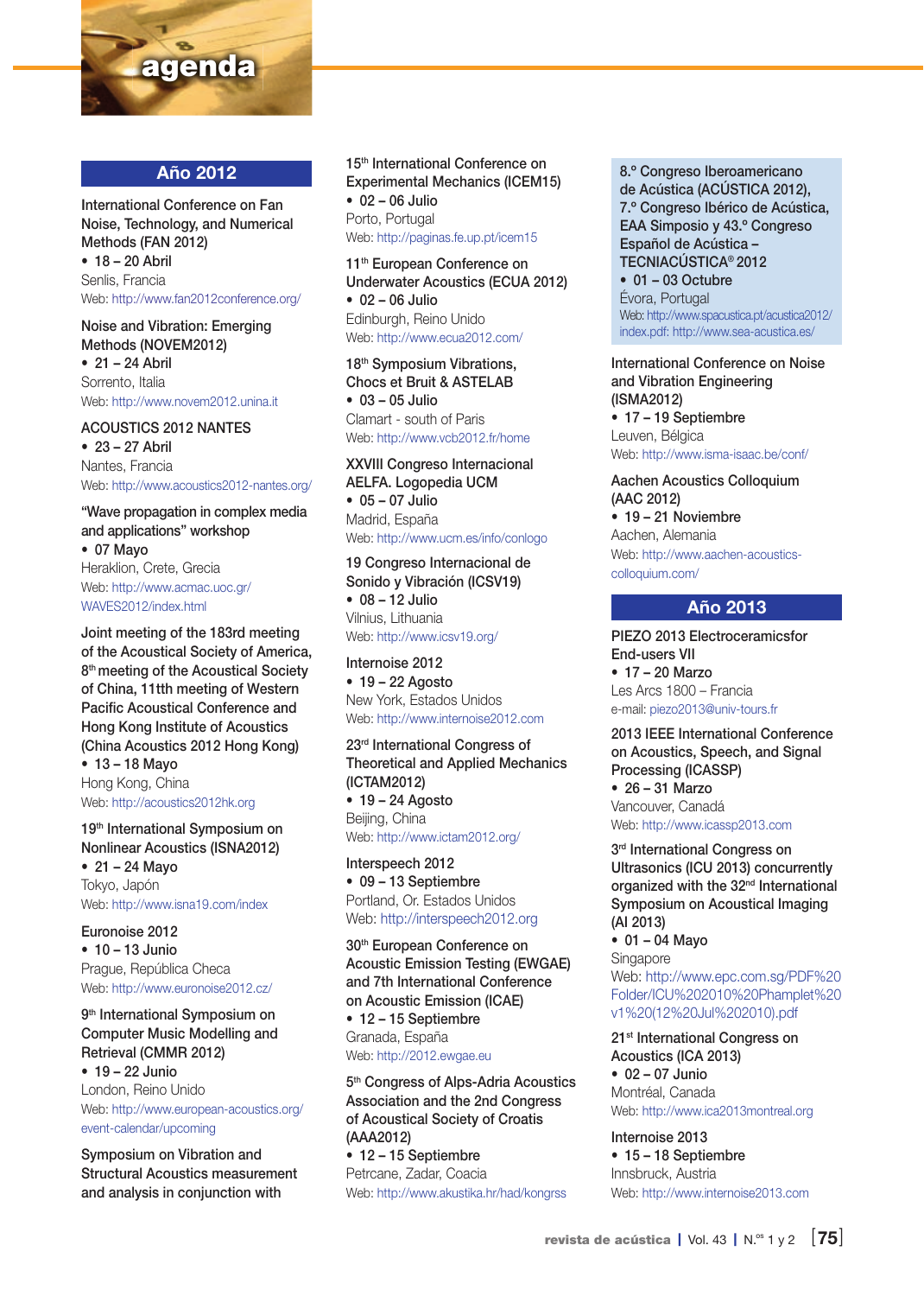

Atención al cliente 902 360 252



productos diseñados y fabricados por especialistas en ruido y vibraciones



Pantallas acústicas para infraestructuras. Silenzia drA



Revestimientos fonoabsorbentes de túneles. Silenzia drA / T



Sistemas antivibratorios para superestructura de vía. Silenzia drV

www.silenzia.es